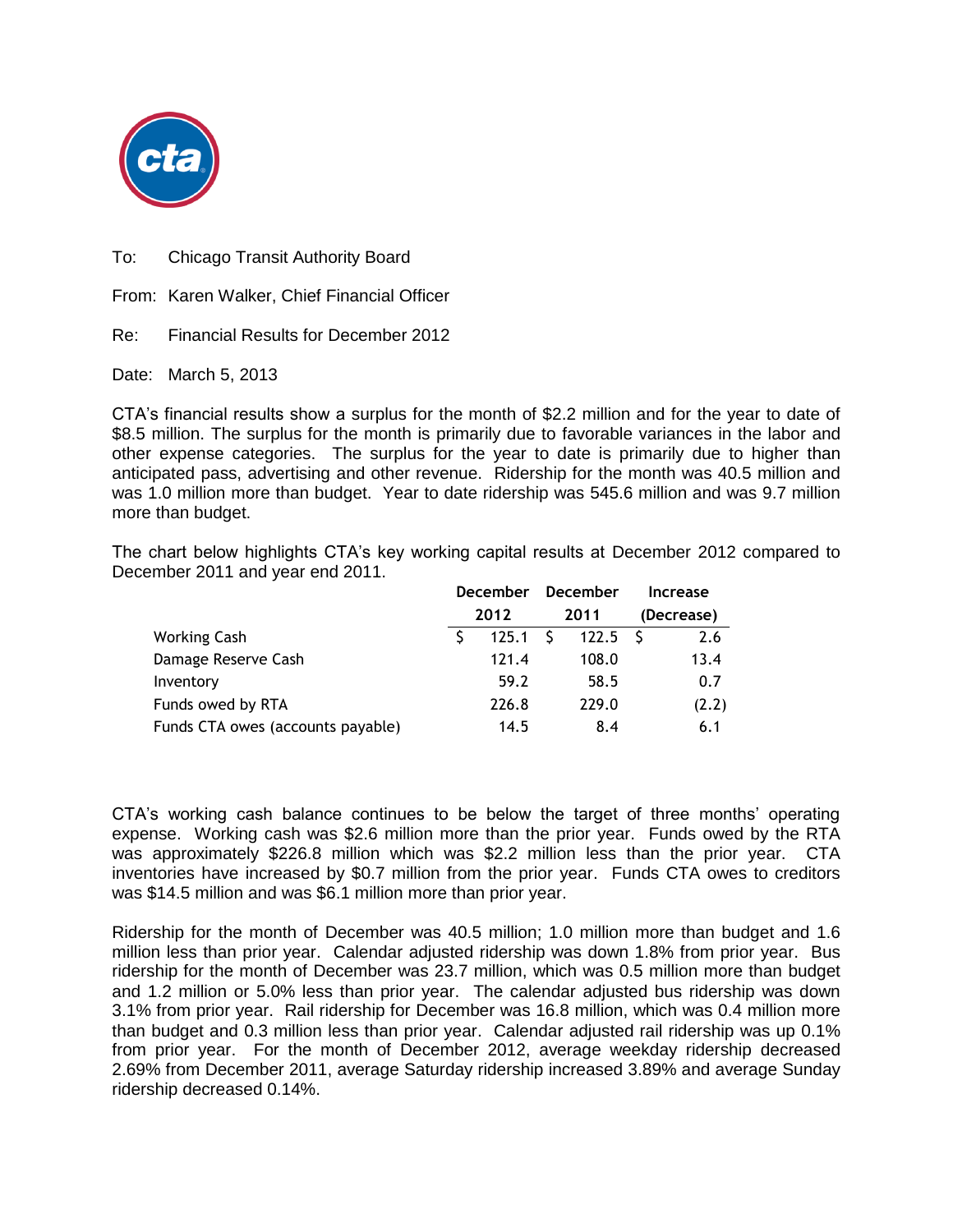Ridership for the year to date was 545.6 million; 9.7 million more than budget and 13.6 million, or 2.6% more than prior year. Calendar adjusted ridership is up 2.4% over the prior year to date. Bus ridership for the year to date was 314.4 million, which was 4.2 million more than budget and 4.1 million or 1.3% more than prior year. Calendar adjusted bus ridership is up 1.1% over the prior year to date. Rail ridership for the year to date was 231.2 million which was 5.5 million more than budget and 9.6 million, or 4.3% more than 2011. Calendar adjusted rail ridership is up 4.2% over the prior year to date. For the full year of 2012, average weekday ridership increased 2.21% from 2011, average Saturday ridership increased 2.97% and average Sunday ridership increased 3.58%. There was one additional Sunday/Holiday in 2011 due to the leap year.

Free rides totaled 5.4 million for the month and 69.1 million for the year. This was 0.1 million more than December 2011 and 2.4 million less for the year to date. Free rides for seniors went into effect on March 17, 2008. In September 2011, the free ride program for seniors was modified to subject the participants to a means test. Under the modified program, seniors who do not qualify to ride free pay a reduced fare. The majority of free rides occurred on the bus system. Bus accounts for 4.4 million of the total free rides for the month while rail was 1.0 million.

Public Funding Required for Operations for the month and the year was \$50.3 million and \$625.7 million, respectively. Public Funding Required for Operations was favorable to budget for the month by \$2.2 million and was favorable to budget by \$8.5 million for the year.

Recovery Ratio, which measures the percentage of operating expenses CTA funds from internally generated revenues, was 63.51% for the month and 61.85% for the year. This was favorable to budget by 3.24 percentage points for the month and favorable by 1.47 percentage points for the year to date.

Operating Expenses for the month and year equaled \$102.2 million and \$1.3 billion, respectively. For the month, operating expenses were \$2.0 million less than budget, primarily due to other expenses. For the year to date period, operating expenses were \$8.8 million unfavorable to budget primarily due to labor, material, power and other expenses.

Labor Expense was \$73.6 million for the month of December and was \$1.3 million less than budget. Labor expense for the year to date equaled \$921.9 million and was unfavorable to budget by \$2.8 million due to increased overtime for maintenance, cleaning and training.

Material Expense was \$6.1 million for the month and was unfavorable to budget by \$0.7 million. Material expense for the year to date equaled \$72.3 million and was \$3.8 million over budget. The negative variances are due to higher spending and higher average costs.

Fuel for Revenue Equipment was \$4.9 million for the month and was \$0.9 million less than budget for the month. Fuel expense was \$62.9 million for the year to date and was \$2.7 million less than budget. Year to date fuel expense was \$5.6 million more than the prior year due to price increases. The gross price paid per gallon for the month was \$3.29. The fuel swap increased the price by \$0.10 bringing the net cost per gallon to \$3.39 for the month of December.

Electric Power for Revenue Equipment was \$3.0 million for the month and \$25.0 million for the year. Power expense was unfavorable to budget for the month and year to date by \$0.3 million and \$2.2 million, respectively.